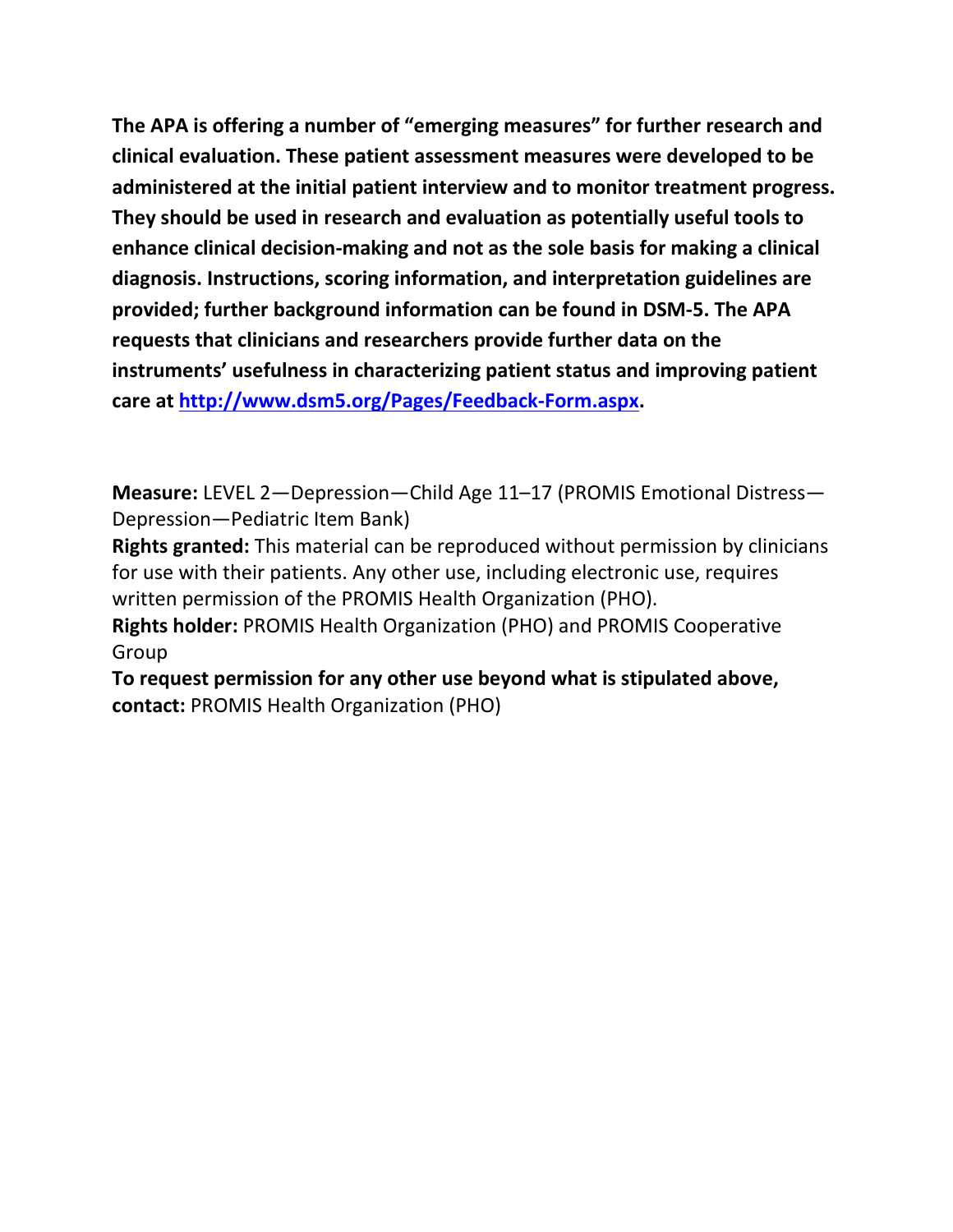## **LEVEL 2—Depression—Child Age 11–17\***

\* PROMIS Emotional Distress—Depression—Pediatric Item Bank

**Name: \_\_\_\_\_\_\_\_\_\_\_\_\_\_\_\_\_\_\_\_\_\_\_ Age: \_\_\_\_ Sex: Male Female Date:\_\_\_\_\_\_\_\_\_\_\_\_\_**

**Instructions to the child:** On the DSM-5 Level 1 cross-cutting questionnaire that you just completed, you indicated that *during the past 2 weeks* you have been bothered by "having little interest or pleasure in doing things" and/or "feeling down, depressed, or hopeless" at a mild or greater level of severity. The questions below ask about these feelings in more detail and especially how often you have been bothered by a list of symptoms **during the past 7 days. Please**  respond to each item by marking  $(\checkmark)$  or x) one box per row.

|                                  |                                                                |              |                               |                  |              |                                | <b>Clinician</b><br><b>Use</b> |
|----------------------------------|----------------------------------------------------------------|--------------|-------------------------------|------------------|--------------|--------------------------------|--------------------------------|
| In the past SEVEN (7) DAYS       |                                                                |              |                               |                  |              |                                |                                |
|                                  |                                                                | <b>Never</b> | <b>Almost</b><br><b>Never</b> | <b>Sometimes</b> | <b>Often</b> | <b>Almost</b><br><b>Always</b> | <b>Item Score</b>              |
| 1.                               | I could not stop feeling sad.                                  | $\Box$ 1     | $\Box$ 2                      | $\Box$ 3         | $\Box$ 4     | $\Box$ 5                       |                                |
| 2.                               | I felt alone.                                                  | $\Box$ 1     | $\Box$ 2                      | $\Box$ 3         | $\Box$ 4     | $\Box$ 5                       |                                |
| 3.                               | I felt everything in my life went wrong.                       | $\Box$ 1     | $\Box$ 2                      | $\Box$ 3         | $\Box$ 4     | $\Box$ 5                       |                                |
| 4.                               | I felt like I couldn't do anything right.                      | $\Box$ 1     | $\Box$ 2                      | $\Box$ 3         | $\Box$ 4     | $\Box$ 5                       |                                |
| 5.                               | I felt lonely.                                                 | $\Box$ 1     | $\Box$ 2                      | $\Box$ 3         | $\Box$ 4     | $\Box$ 5                       |                                |
| 6.                               | I felt sad.                                                    | $\Box$ 1     | $\Box$ 2                      | $\Box$ 3         | $\Box$ 4     | $\square$ 5                    |                                |
| 7.                               | I felt unhappy.                                                | $\Box$ 1     | $\Box$ 2                      | $\Box$ 3         | $\Box$ 4     | $\Box$ 5                       |                                |
| 8.                               | I thought that my life was bad.                                | $\Box$ 1     | $\square$ 2                   | $\square$ 3      | $\Box$ 4     | $\square$ 5                    |                                |
| 9.                               | Being sad made it hard for me to do<br>things with my friends. | $\Box$ 1     | $\Box$ 2                      | $\Box$ 3         | $\Box$ 4     | $\Box$ 5                       |                                |
| 10.                              | I didn't care about anything.                                  | $\Box$ 1     | $\Box$ 2                      | $\Box$ 3         | $\Box$ 4     | $\Box$ 5                       |                                |
| 11.                              | I felt stressed.                                               | $\Box$ 1     | $\Box$ 2                      | $\Box$ 3         | $\Box$ 4     | $\Box$ 5                       |                                |
| 12.                              | I felt too sad to eat.                                         | $\Box$ 1     | $\Box$ 2                      | $\Box$ 3         | $\Box$ 4     | $\Box$ 5                       |                                |
| 13.                              | I wanted to be by myself.                                      | $\Box$ 1     | $\Box$ 2                      | $\Box$ 3         | $\Box$ 4     | $\Box$ 5                       |                                |
| 14.                              | It was hard for me to have fun.                                | $\Box$ 1     | $\Box$ 2                      | $\Box$ 3         | $\Box$ 4     | $\Box$ 5                       |                                |
| <b>Total/Partial Raw Score:</b>  |                                                                |              |                               |                  |              |                                |                                |
| <b>Prorated Total Raw Score:</b> |                                                                |              |                               |                  |              |                                |                                |
| <b>T-Score:</b>                  |                                                                |              |                               |                  |              |                                |                                |

\* The PROMIS measure was developed for and can be used with children ages 8-17 but was tested in children ages 11–17 in the DSM-5 Field Trials. *©2008-2012 PROMIS Health Organization (PHO) and PROMIS Cooperative Group.* 

*This material can be reproduced without permission by clinicians for use with their patients.*

*Any other use, including electronic use, requires written permission of the PHO.*